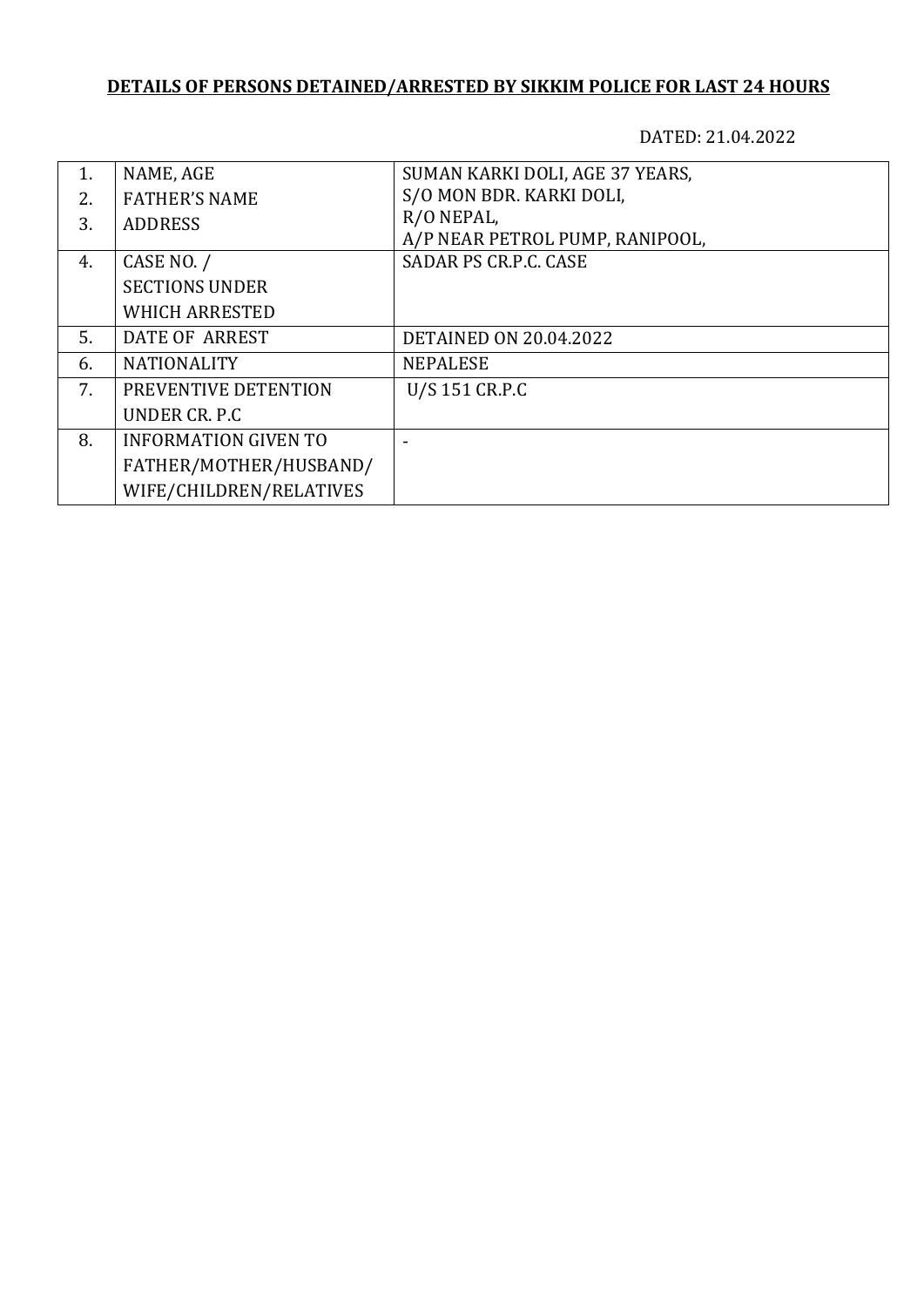## **DETAILS OF PERSONS DETAINED/ARRESTED BY SIKKIM POLICE FOR LAST 24 HOURS**

DATED: 21.04.2022

| 1. | NAME, AGE                   | 1) UGEN KARMA SHERPA, 25 YRS,   |
|----|-----------------------------|---------------------------------|
| 2. | <b>FATHER'S NAME</b>        | S/O DORJEE SHERPA,              |
| 3. | <b>ADDRESS</b>              | R/O DARAMDIN, WEST SIKKIM       |
|    |                             | 2) ONG TSHERING LEPCHA, 36 YRS, |
|    |                             | S/O TER TSHERING LEPCHA,        |
|    |                             | R/O CHAKHUNG,                   |
|    |                             | A/P CHANDMARL, GANGTOK, SIKKIM  |
|    |                             | 3) SHERAP SHERPA, 38 YRS,       |
|    |                             | S/O LT. NAMGYAL SHERPA,         |
|    |                             | R/O RAIGAON, GANGTOK, SIKKIM    |
|    |                             | 4) ARJUN THAMI, 20 YRS,         |
|    |                             | S/O LOK NATH THAMI,             |
|    |                             | R/O DARJEELING,                 |
|    |                             | A/P CHANDMARI, GANGTOK, SIKKIM  |
|    |                             | 5) ADRASH GURUNG, 28 YRS,       |
|    |                             | S/O MAHENDRA GURUNG,            |
|    |                             | R/O CHANDMARI, GANGTOK, SIKKIM  |
| 4. | CASE NO. /                  | <b>SADAR PS CR.PC. CASE</b>     |
|    | <b>SECTIONS UNDER</b>       |                                 |
|    | <b>WHICH ARRESTED</b>       |                                 |
| 5. | <b>DATE OF ARREST</b>       | All DETAINED ON 20.04.2022      |
| 6. | <b>NATIONALITY</b>          | <b>INDIAN</b>                   |
| 7. | PREVENTIVE DETENTION        | U/S 41 CR.P.C                   |
|    | UNDER CR. P.C.              |                                 |
| 8. | <b>INFORMATION GIVEN TO</b> |                                 |
|    | FATHER/MOTHER/HUSBAND/      |                                 |
|    | WIFE/CHILDREN/RELATIVES     |                                 |
|    |                             |                                 |